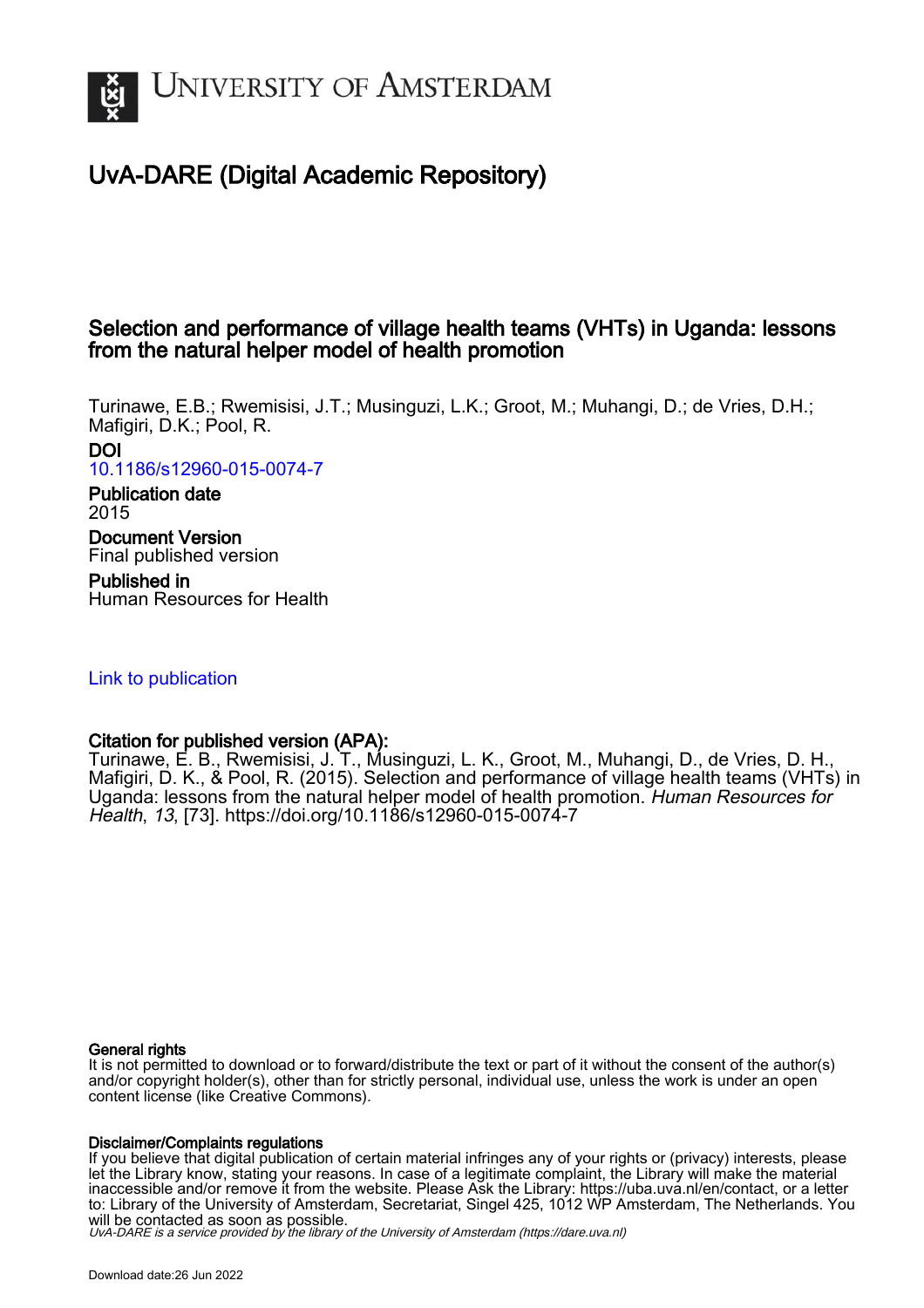# **CASE STUDY CASE STUDY Open Access**





# Selection and performance of village health teams (VHTs) in Uganda: lessons from the natural helper model of health promotion

Emmanueil Benon Turinawe<sup>1\*</sup>, Jude T. Rwemisisi<sup>1</sup>, Laban K. Musinguzi<sup>1</sup>, Marije de Groot<sup>1</sup>, Denis Muhangi<sup>2</sup> , Daniel H. de Vries<sup>1</sup>, David K. Mafigiri<sup>2</sup> and Robert Pool<sup>1</sup>

# Abstract

**Background:** Community health worker (CHW) programmes have received much attention since the 1978 Declaration of Alma-Ata, with many initiatives established in developing countries. However, CHW programmes often suffer high attrition once the initial enthusiasm of volunteers wanes. In 2002, Uganda began implementing a national CHW programme called the village health teams (VHTs), but their performance has been poor in many communities. It is argued that poor community involvement in the selection of the CHWs affects their embeddedness in communities and success. The question of how selection can be implemented creatively to sustain CHW programmes has not been sufficiently explored. In this paper, our aim was to examine the process of the introduction of the VHT strategy in one rural community, including the selection of VHT members and how these processes may have influenced their work in relation to the ideals of the natural helper model of health promotion.

Methods: As part of a broader research project, an ethnographic study was carried out in Luwero district. Data collection involved participant observation, 12 focus group discussions (FGDs), 14 in-depth interviews with community members and members of the VHTs and four key informant interviews. Interviews and FGD were recorded, transcribed and coded in NVivo. Emerging themes were further explored and developed using text query searches. Interpretations were confirmed by comparison with findings of other team members.

Results: The VHT selection process created distrust, damaging the programme's legitimacy. While the Luwero community initially had high expectations of the programme, local leaders selected VHTs in a way that sidelined the majority of the community's members. Community members questioned the credentials of those who were selected, not seeing the VHTs as those to whom they would go to for help and support. Resentment grew, and as a result, the ways in which the VHTs operated alienated them further from the community. Without the support of the community, the VHTs soon lost morale and stopped their work.

**Conclusion:** As the natural helper model recommends, in order for CHW programmes to gain and maintain community support, it is necessary to utilize naturally existing informal helping networks by drawing on volunteers already trusted by the people being served. That way, the community will be more inclined to trust the advice of volunteers and offer them support in return, increasing the likelihood of the sustainability of their service in the community.

Keywords: Community health workers, Village health teams, Natural helpers

\* Correspondence: [tbenoni@gmail.com](mailto:tbenoni@gmail.com) <sup>1</sup>

<sup>1</sup> University of Amsterdam, Amsterdam, Netherlands

Full list of author information is available at the end of the article



© 2015 Turinawe et al. Open Access This article is distributed under the terms of the Creative Commons Attribution 4.0 International License [\(http://creativecommons.org/licenses/by/4.0/](http://creativecommons.org/licenses/by/4.0/)), which permits unrestricted use, distribution, and reproduction in any medium, provided you give appropriate credit to the original author(s) and the source, provide a link to the Creative Commons license, and indicate if changes were made. The Creative Commons Public Domain Dedication waiver [\(http://creativecommons.org/publicdomain/zero/1.0/](http://creativecommons.org/publicdomain/zero/1.0/)) applies to the data made available in this article, unless otherwise stated.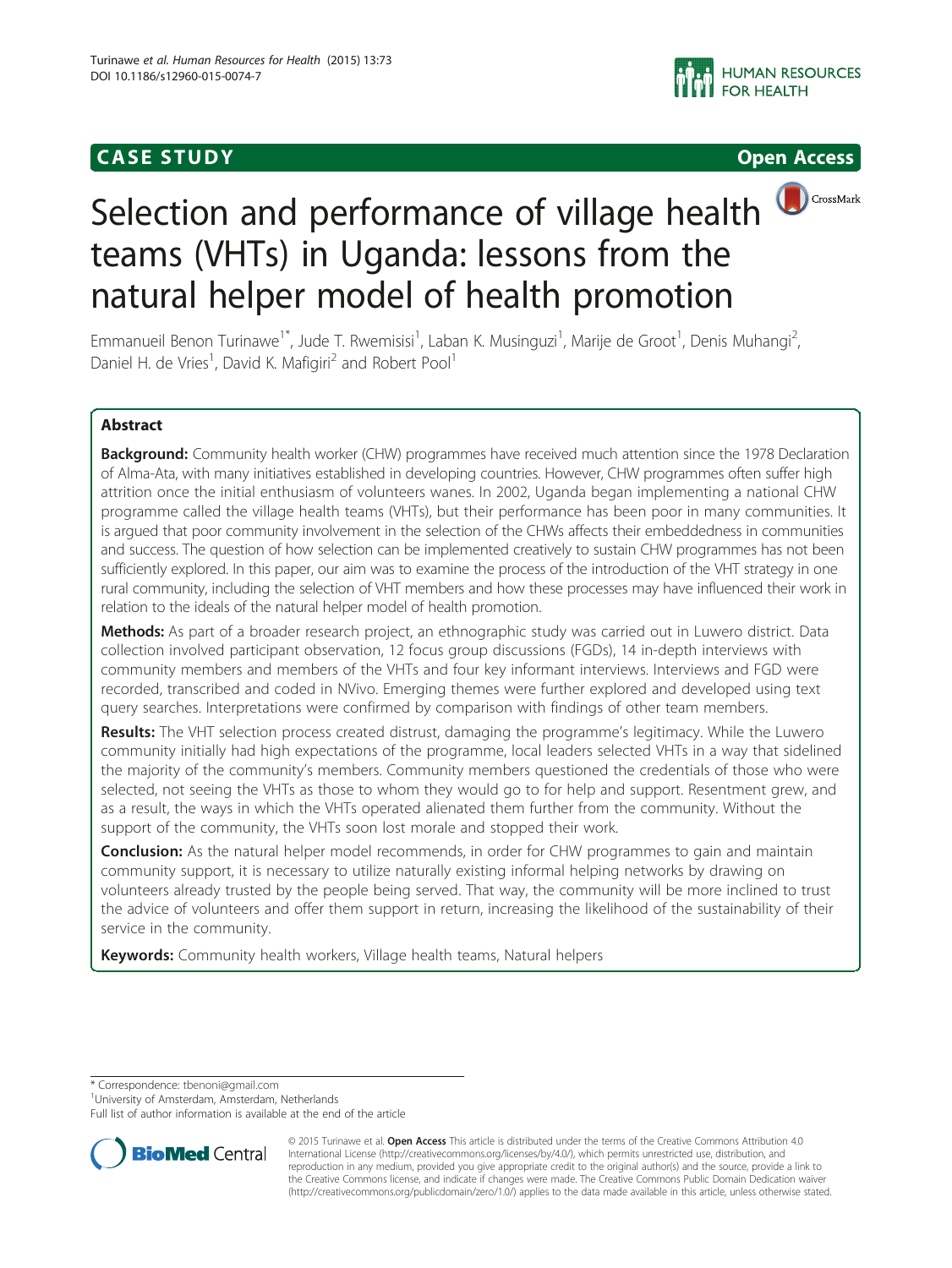## Introduction

In 1978, world leaders created the Declaration of Alma-Ata, which reaffirmed access to health as a fundamental human right and identified primary health care as the key to the attainment of the goal of health for all. The 30th anniversary of Alma-Ata coincided with the halfway mark of the United Nations' Millennium Development Goals, stimulating discussion about the role of primary health care in facilitating the achievement of those goals and led to revitalized calls for use of community health workers (CHWs) as a form of community participation [[1\]](#page-10-0). CHWs help individuals and groups in their own communities access health and social services and educate them about various health issues [\[2](#page-10-0)]. Many studies have documented the advantages of CHW programmes [[3-7](#page-10-0)], including that such programmes can enhance community participation [\[8,9](#page-10-0)].

Initially, international health actors promoted CHWs as a means to achieve the World Health Organization's goal of health access for all by the year 2000 through social interventions for behaviour change [[10,11\]](#page-10-0). Optimism about the potential of CHWs led to the increased desirability of community-based health interventions [[12\]](#page-10-0). As early as 2000, however, the optimism about CHW programmes began to fade, as there was little progress towards the achievement of health goals for the poor, and CHW programmes showed heterogeneous outcomes [\[2,13](#page-10-0)]. Further, CHW programmes have been characterized by high levels of attrition through resignations, terminations and relocations [\[14,15](#page-10-0)].

Financial compensation for CHWs has been, and remains, a contentious issue, especially in poor countries where a large number of CHWs are needed [\[16,17](#page-10-0)]. While CHWs are ideally volunteers, in practice, many programmes have financially rewarded CHWs, even hiring them as salaried assistants [\[18,19](#page-10-0)]. It has been argued that financial incentives reduce volunteers' willingness to work without pay [\[7](#page-10-0)] and that such incentives are likely to be insufficient, leading to high attrition [\[20,21\]](#page-10-0). Despite these issues, both international and national stakeholders have continued to reaffirm the importance of CHWs, and many countries have implemented CHW programmes at the national level, some with remuneration [[22](#page-10-0)-[24](#page-10-0)]. The calls by local and international stakeholders for expanding the use of CHWs by 2015 have led to questions about relying on volunteers to deliver services in poor communities, with some arguing for greater creativity in the selection, recruitment and retention of CHWs [\[25-28\]](#page-10-0).

Though there is consensus that local communities should be involved in the selection of CHWs, questions have remained on how that selection should be structured. A review of studies on CHW programmes noted that authors state that CHW were "selected by the community" without showing how this was done [\[29,30](#page-10-0)].

This is problematic if large-scale programmes involving volunteer CHWs are to be sustained in communities [[29\]](#page-10-0). The question that needs to be constantly asked is what is the best way to draw volunteers from a community, without relying on financial incentives?

# The natural helper model: improving the selection of community health workers

The natural helper model (NHM) is based on a simple premise: within every community, an informal helping network already exists. People with problems naturally seek out other people they trust, and interactions are often spontaneous [\[31](#page-10-0)]. The NHM taps into and uses this already existing network to disseminate accurate information on health and other social services to the community; since many people are linked to different helping networks simultaneously [[32\]](#page-10-0), the dissemination of health messages can be reinforced. According to the NHM, in order to recruit the most suitable candidates for volunteering in the community, all community members' networks of informal social support should be studied. In this way, the most trusted and motivated helpers, referred to as "natural helpers", can be identified [[33-35](#page-10-0)]. Natural helpers are then trained to help others more effectively, with the aim of ensuring that a trained natural helper can act as a representative for each of the networks within a community.

Studies conducted between 1945 and 1959 among ethnic communities in South Africa uncovered the structure and function of community helping systems and drew attention to the significance of social networks in community health education [[36](#page-11-0)]. The NHM originated out of these insights and was designed to enhance the ability of individuals to help others through their own existing personal social networks [\[37,38](#page-11-0)]. The NHM promotes the utilization of "key persons" within social networks, individuals to whom others "naturally turn for advice emotional support and tangible aid" [\[39,40](#page-11-0)]. These persons are respected and trusted, and have a reputation for being good listeners, responsive to the needs of others, and in control of their own life circumstances [\[41,42\]](#page-11-0). Utilizing existing community structures increases both the short- and long-term viability of health programmes and their ability to address community needs [[38](#page-11-0)]. While the NHM has been critiqued for its long and rigorous process in identifying natural helpers, others have argued that, for programmes where sustainability is a priority, the trade-off in time and resources during the identification process for natural helpers becomes worthwhile [\[38,41\]](#page-11-0).

In some instances, natural helpers have been referred to as "lay health advisers", especially in programmes in the United States focused on minority communities [\[5](#page-10-0)]. While lay health advisers are paid workers, natural helpers are not working for any agency but contribute to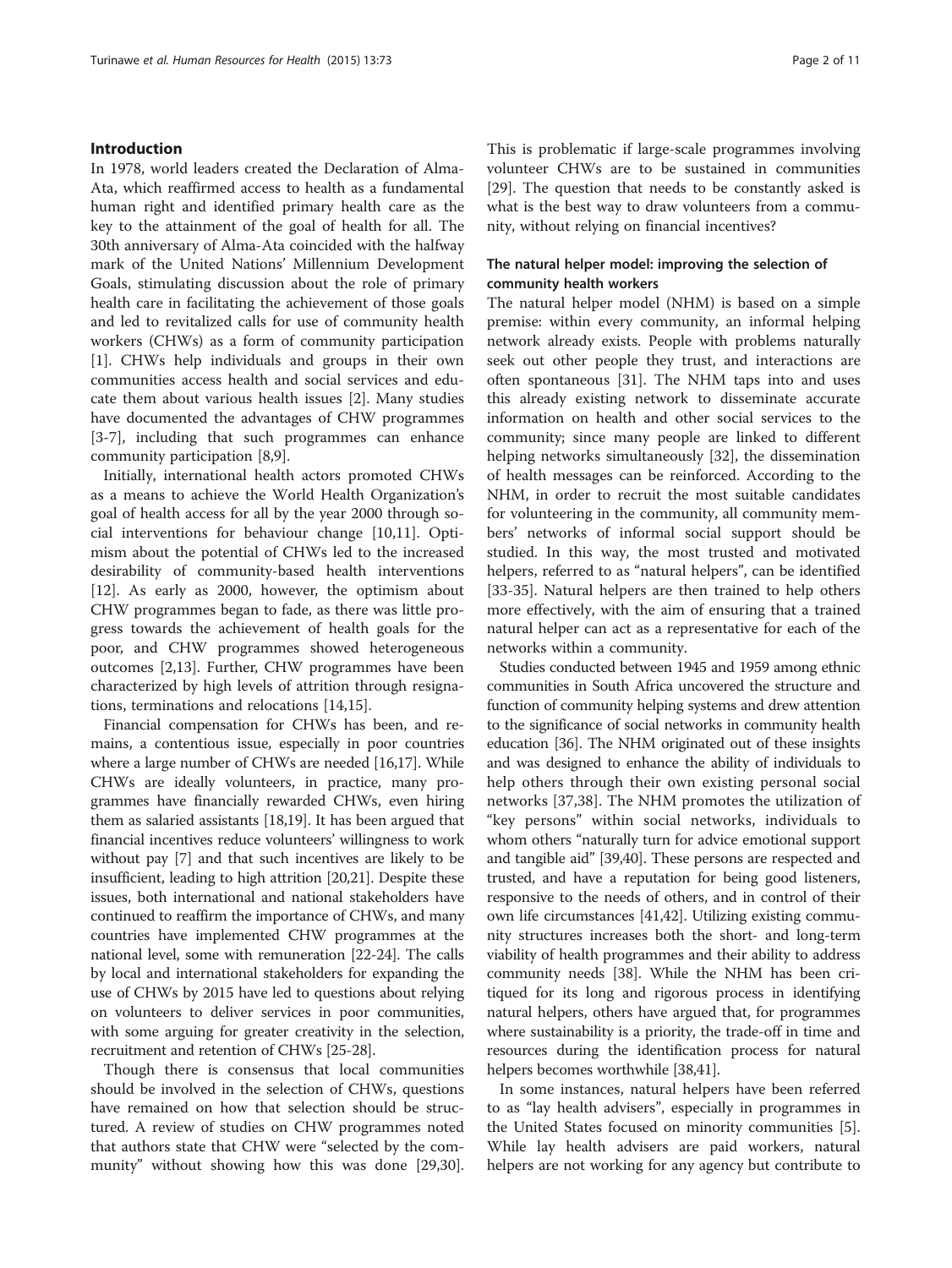the community through their own social networks. The two therefore lie at opposite ends of the same continuum [[43](#page-11-0)] of lay community workers. While natural helpers operate within their own social networks, lay health advisers provide support to individuals who may be strangers [\[44](#page-11-0)].

# The history and context of village health teams in Uganda

Since the Alma-Ata declaration, successive Ugandan governments have acknowledged the relationship between health and poverty, but unfortunately, political turmoil made interventions impossible until the 1990s, when fragmented community-based interventions by development partners began to be implemented [\[45](#page-11-0)]. The 1999 national health policy included community empowerment and mobilization for health as key elements of the national minimum health care package. A programme designed to improve the home-based management of fevers, implemented after the Abuja Declaration of 2000, demonstrated the benefits of community-based interventions and opened up the way for a strategy based on village health teams (VHTs) [[46,47](#page-11-0)].

The selection of VHTs followed a process of building consensus in the community. First, during face-to-face sensitization sessions, community members were educated about the programme and its need for volunteers. The meeting's facilitator, often a technical person from the district's health team or the nearest health centre, described the kind of people best suited for selection as VHTs. After sensitization and consensus building among all stakeholders and all households in the village have occurred, a popular vote is held. According to Uganda's Ministry of Health guidelines, to be selected as a VHT member, a person must meet several criteria: he or she must be above 18 years of age, a village resident, able to read and write in the local language, a good community mobilizer and communicator, a dependable and trustworthy person, someone interested in health and development and someone willing to work for the community. Preference is given to people already serving as CHWs especially if they have served well [[48](#page-11-0)].

Nationally, VHTs are expected to carry out general tasks in all PHC core areas which include home visiting, mobilization of communities for utilization of health services, health promotion and education, management of common illnesses, follow-up of pregnant mothers and newborns, follow-up of discharged patients and those on long-term treatment and community information management [\[49](#page-11-0)]. This necessitated generalist training on a range of subjects including interpersonal communication, community mobilization and empowerment, child growth and development, control of communicable diseases, sexual and reproductive health, environmental health, mental health and monitoring record keeping [[50\]](#page-11-0). The target was for all villages to have trained VHTs by 2010, but only 77% of all the districts had achieved this by 2009 [\[49](#page-11-0)]. Due to the financial constraints at various districts, recruitment and training of VHTs has been supported by international development partners [[51,52\]](#page-11-0). In Luwero, the implementation of the VHT strategy was supported by the African Medical Research Foundation (AMREF), under its malaria, HIVAIDS, and TB projects. In VHT training, these three diseases received extra emphasis to reflect the interests of AMREF [[53\]](#page-11-0). By June 2011, Luwero district had a functional VHT structure, and the activities of the VHTs were facilitated directly by AMREF. In 2012, however, the project under which the VHTs were supported ended, which left the local government in charge of facilitating the VHTs [[54\]](#page-11-0).

By the time fieldwork for this study commenced in August 2012, the activities of the VHTs had ground to a halt following the termination of the AMREF project. Early on, our research team found that motivation had declined among the VHTs due to the departure of AMREF, even though they had been recruited as volunteers and should have been able to work without AMREF. We thus developed an interest in the processes of VHT strategy implementation in Luwero. In this paper, our aim is to examine the introduction of the VHT strategy in the community and the selection and recruitment of VHT members and how this process may have influenced their work in relation to the ideals of the natural helper model of health promotion.

# Setting and methods

Luwero is an ethnically mixed district in central Uganda. Luwero sub-county's major ethnic group is the Baganda and the dominant language is Luganda. Typical of many rural communities in central Uganda, the main sources of livelihood are peasant agriculture and petty trade in agricultural and household items, sold in food stalls and shops spread around the villages and along the arterial highway connecting Kampala with northern Uganda [[55\]](#page-11-0). Luwero sub-county has a population of 29 904 [[56](#page-11-0)] and is served by a government health centre situated in Kasana town. Like most rural communities in Uganda, the population of Luwero is poor and has limited access to basic health care.

Fieldwork was carried out as part of a broader project called "Developing Sustaining Community Health Resources" (CoHeRe) between July 2012 and April 2014. Data were collected through participant observation, focus group discussions (FGDs) and in-depth interviews. Participant observation provided a point of entry into the community through joining in the activities of daily life, such as community meetings, prayers, weddings and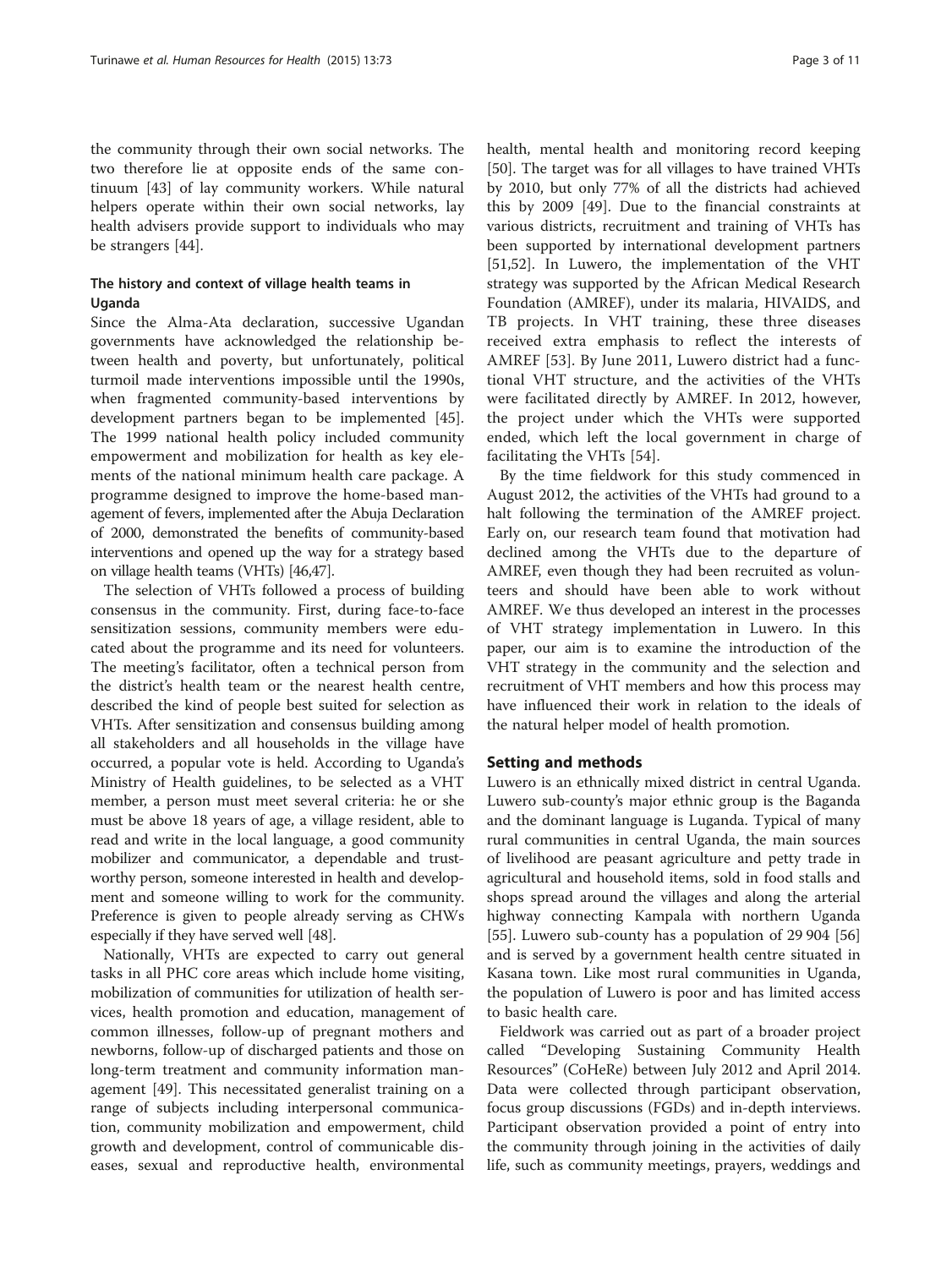burials. Spontaneous interactions yielded insights into the lives of community members thus facilitating recruitment for other techniques of data collection. Field notes were taken on a daily basis to keep track with common activities. In addition, 18 in-depth interviews were carried out with community members, members of VHTs and other key informants in the local government and leaders of AMREF. Each interview took about 1 h. Twelve FGDs were conducted with community members from different population categories in order to observe convergence of ideas on issues related to the topic of VHTs. These were organized in well-secluded areas to avoid noise. Each group consisted of 6–10 members and lasted an average of 1.5 h. All interviews participants were purposively selected, targeting those willing and with greater understanding of the issues relating to VHTs.

## Ethics considerations

Tape-recording was done after seeking and obtaining permission from the participants. All audio recordings were transcribed into English and stored on passwordprotected files accessed only by the research group. Pseudonyms are used in the writing of this paper in order to hide the identity of respondents. This study was approved by the University of Amsterdam, Social Science Ethical Advisory Board. In Uganda, ethical clearance was granted by the Institutional Review Board of Makerere University College of Health Sciences and the National Council of Science and Technology.

# Data analysis

Inductive data analysis was guided by three broad tasks: data reduction, data display and conclusion drawing or verification [\[57\]](#page-11-0). All interviews and FGDs were conducted in Luganda, recorded and transcribed in English. The transcription was carried out through an iterative process of back and forth reflections on the data to gain "immersion in the details and specifics of the data" and discover "important patterns, themes, and interrelationships" which were then followed up in subsequent interviews [\[58](#page-11-0)]. All transcripts were imported into Nvivo10 software for coding and analysis. In addition, text searches were carried out for relevant key words and new emerging themes. The sources were re-read and coded until saturation of themes was achieved. After comparisons with findings from other team members, interpretations were confirmed in the following structure: (a) introduction of and reactions to the VHT programme, (b) VHT selection, (c) community disappointment with and resentment of the VHTs, (d) VHT adaptation in response to community resentment and (e) VHT display of authority and its impact on community trust.

# Findings

# Introduction of VHTs: misinformation, hope and excitement

The introduction of the VHT strategy in Luwero was welcomed with hope and excitement in the community. Many people gladly anticipated having a group of "doctors" (abasawo) in their village to whom they could turn when illness struck them. At first, information about the VHTs was spread through rumour, and the community was ignorant about who these doctors were going to be and how they would be chosen. The process of informing the community about the VHT strategy was poorly managed in terms of clarifying who informs the community, what they tell the community and in how. Community members seemed to have received unclear information about the VHTs and what to expect from them as the information was generally spread informally. Through informal conversations, we learned that some expected that the training of VHTs meant that health services would be closer to their villages. This expectation not only brought high hopes but also some strife and competition among those who wanted to become the "village doctors". George, a 30-year-old man, expressed this hope in an interview:

The rumors were that we are going to have village doctors. We thought that they are going to have medicine and treat us when we fall sick. We heard that they would be trained to treat diseases, so that we do not need to go to Kasana Health Center every time that we fall sick.

Sunday, a man aged about 40, explained why community members were excited when the idea of VHTs was introduced:

We were told and everybody heard that the selected persons would be the equivalent of medical doctors, where we could go if we fell sick. They were going to be trained to treat malaria and other small illnesses and also be given bicycles to transport the sick to the health center. Everybody was happy that finally the journey to Kasana [where the health center is located] is going to be reduced. The health centers are far and malaria medicines are expensive. That is why everybody was excited that at last the government had remembered to bring services closer to the people at the village level.

It is common that people living in rural areas of developing countries like Uganda have challenges in accessing health services, and sometimes, even when they manage to access the health centre, they find that drugs are out of stock. The promise that VHTs, fellow residents in the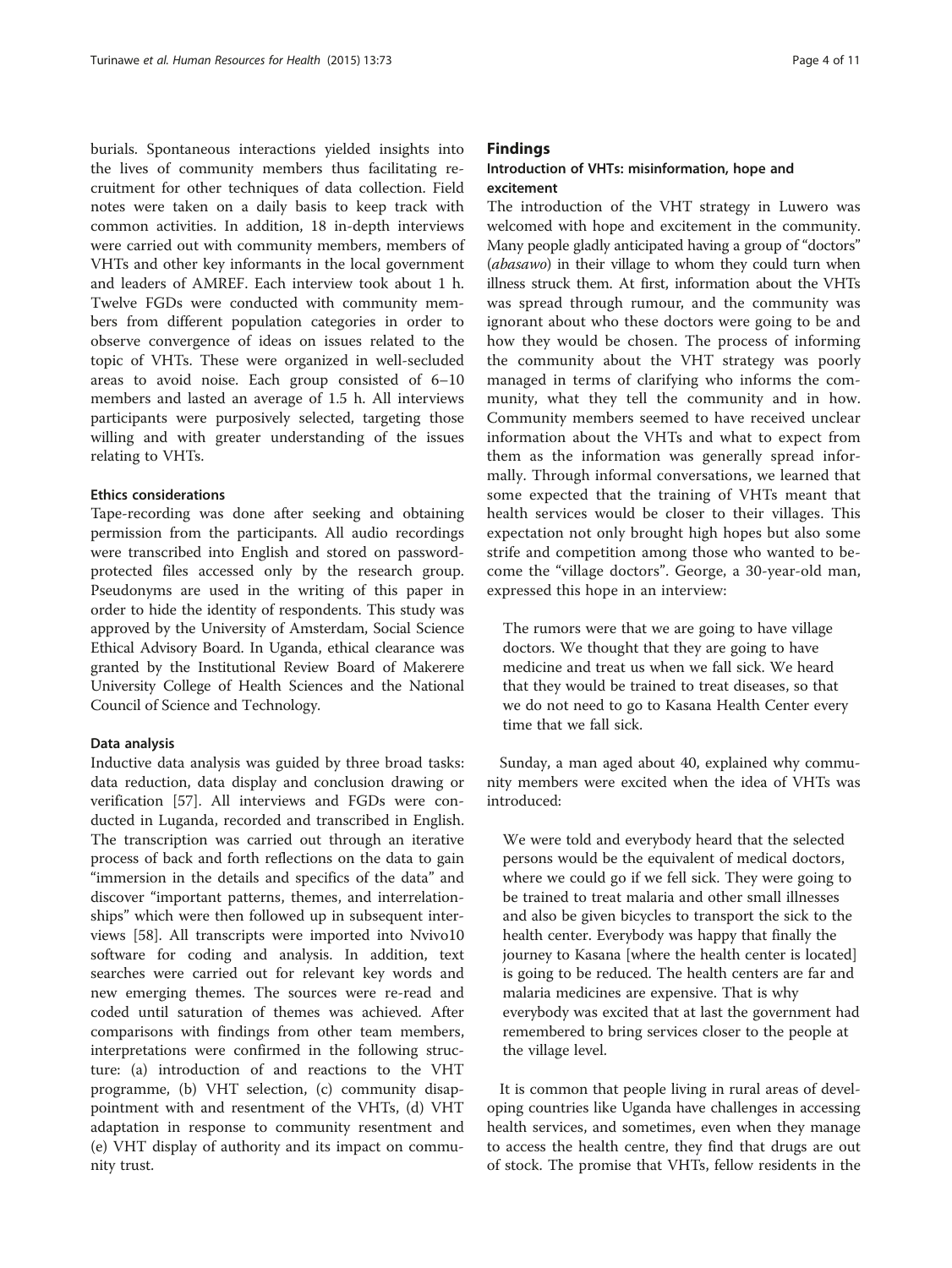community, were to be equipped with essential drugs led to hope and excitement.

#### Selection of VHTs: sidelining the community

Membership of a VHT was perceived as influential in the community and so attracted a lot of interest. The guidelines established by the Ministry of Health provided that VHT members must be selected by the community through popular vote. Each VHT was to be composed of about five people, depending on the size of the village, with each team responsible for about 30 households. Political leaders such as village council committee members were not eligible for membership in order to ensure checks and balances.

Despite these guidelines, village council leaders influenced the process and appointed themselves to the VHTs. In all of the villages in the area studied, chairpersons of local councils were members of the VHTs, after being required by the sub-county governments to mobilize and sensitize their respective communities for VHT selection. Local council chairs also selected other members. Concerning her selection as a member of a VHT, Sharon, a 58-year-old woman, said:

It is the local council chairman who knows the way we were selected. They were assigned with the task of looking for people who can read and write. When the chairmen sent the names of the persons they had selected, they informed us when the time for training had arrived. After the training we were allocated homesteads to oversee concerning issues of health.

Nakimuli, a 62-year-old female VHT member, similarly told us:

I was told by the chairman that I was selected to be trained to take care of our community and guide people in health issues. He told me I was selected because I was a friend and a trusted person in the community.

It appeared that the local leaders had usurped the community's power to vote and select people to the VHTs. This was further confirmed when one evening, while walking through a trading centre past a bar, one member of our research team overheard people asking each other about him, which compelled him to join the conversation. In the discussion that ensued, a person who had participated in an FGD conducted earlier told the group that the researcher was studying the VHTs. They were all eager to find out what the VHTs were doing. One man, about 50 years old, said:

We cannot be sure what they [VHTs] are doing, because the district people came here and gave them money to help the community. As far as we can tell, they are not doing anything. … The chairman selected the names of the people he wanted and sent their names to the district—we heard that they had been called and then we only heard that they are getting money. The chairman and his deputy are the ones who always know what is happening. … These days the money must be finished because they are doing nothing and you do not hear them talking about being VHTs.

From this comment and others like it, we learned that many people in the community thought the VHTs were paid. They did not seem to believe that the VHTs were supposed to work as unpaid volunteers to help fellow community members. The manner in which the local leaders handled the selection seemed to have fueled the suspicions of many in the community who though that VHTs were profiting in the name of helping the community. In another village, a member of our research team was having an informal conversation with Scovia, a 42-year-old woman, who talked about her community's leaders:

I told you that these people always do things among their own cliques. They will make sure that the rest of the community will not have their way. When Annet [a member of the VHT] left, she was replaced by Sarah. Can anyone honestly say that they are surprised the chairman chose her? Don't you see that she is in the same group of acquaintances with the chairman? Of course, I cannot say for sure whether that is the reason, but let me also ask you: Why didn't they choose another one? Those people will be the ones doing everything. I do not think they are bad, but they reflect one side. Why was she chosen to become a VHT for people of the other side, [who] even do not know how she was chosen?

Annet's replacement, Sarah, also served as the vice chairperson of the village council. During a conversation with the Kagugo parish chairman of the VHTs, we talked about the role of local council leaders deciding the membership of the VHTs instead of the community voting to select those they were comfortable with. He said:

People in our communities are very stubborn and they do not respect authorities anymore. Democracy has blocked their ears from listening. … People are not seeing us as friends and they think we are a burden. When we go to them, they say, "Here they are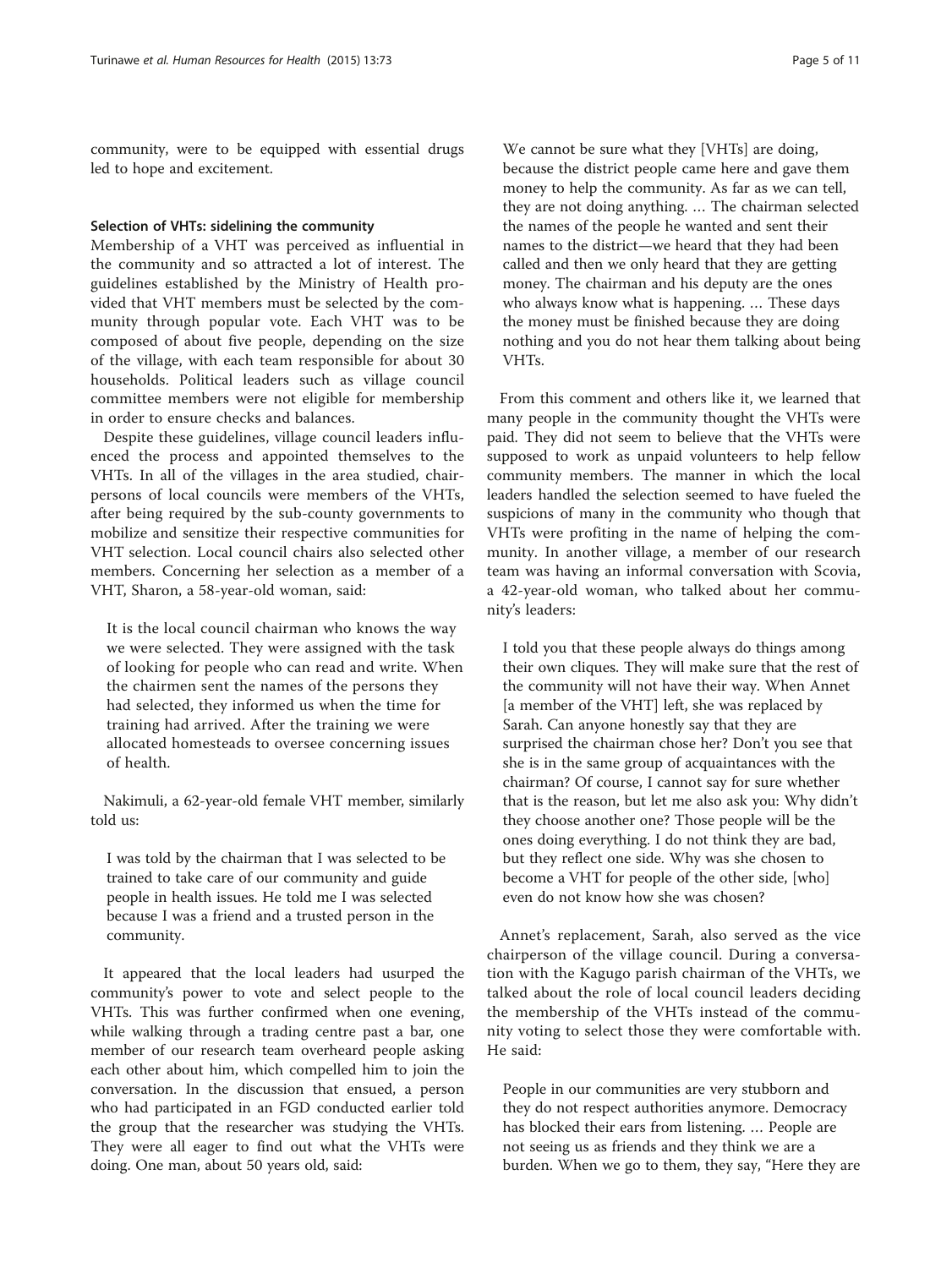again, now what do they want?" Before we know it they have turned hostile. They do not want to respect the fact that we have something good for them. If we are to follow what the community wants, we would stop everything and choose new VHTs. If you call them for a meeting they will not come, but will complain if we choose for them. Even if they choose their very best friends, they will not listen to them. The people are lazy on issues of sanitation and hygiene—that's why they hate us.

This leader dismissed the community's concern as a non-issue and seemed to place himself and other VHTs apart from the community, which is indeed, we found, a significant problem.

# Literacy requirement: excuse for sidelining community in selection of VHTs?

One of the Ministry of Health-mandated qualifications for those selected to serve on the VHTs was the ability to read and write, at least in a local language. In an interview with the local council leader of Sakabusolo, we were told that this mandate made it easy for him to choose those he knew to be literate. Asked whether that requirement could have influenced his community's perception of the VHTs, he said:

Local council leaders were invited to the sub-county where they told us that the people to become VHTs should be able to read and write, especially in Luganda. Even then, many of the documents were in English. So, when we came to the community and told them that not everybody was qualified, some people did not believe us. There are not so many people who can read and write in this community. The choice for me was then easy, as I could count them on my finger.

In another conversation with the chairwoman of Kagugo village, we were told how the literacy requirement turned out to work against some of those who could have been VHTs:

In my village there are very few people who know how to write their names. At the sub-county, before they trained us, we had to write our names and parish on a piece of paper. I did not want my parish to be ashamed by sending people who cannot write their name. If someone cannot write their name, but is loved by everyone, you cannot send their name. It was hard to get five literate people to send to the sub-county who were willing to volunteer in this village because they work in other places.

These statements reveal that local leaders found it convenient to make their own choices using the literacy requirement as an excuse. The requirement seemed to constrain the community's choice of who could serve them as a helper. Informally, some of the community members remained sceptical and suspicious, wondering if local leaders might have invented the requirement in order to influence the selection.

Interestingly, the district health officer for Luwero doubted the capacity of VHTs with basic literacy to manage childhood illnesses collection of health data. In the evaluation report for AMREF's project, he stated that he preferred that VHTs meet higher educational qualifications, if they were intended to competently manage those roles.

# Community distrust towards selected VHTs: "Those are not the ones who help us!"

There was a sense of distrust and resentment of VHTs because many members of the community felt that the way in which VHTs were selected ignored their preferences. They reasoned that since VHTs were supposed to be community helpers, the community should have had a greater say in their selection than the local council leaders. They became frustrated and suspicious of the government's and AMREF's stated intentions to offer help. This frustration was evident when one woman, aged about 40, while in a conversation with other community members, said:

These people [from AMREF] who come to this community pretending to help us should stop lying to us. They are also working for their other goals. … If they want to help us, how could they agree to work with people they know clearly were not chosen by the community? If they come and ally with the chairman and his friends, are they helping us? If they wanted to help us, they should have asked us, because we know the people that can help us. Have they ever seen anybody going to the chairman for help? Only Kyambadde, among the VHTs, helps people, but I think that the rest of them are interested in stealing whatever is sent to the community.

When this respondent articulated both her distrust of the VHTs' intentions and her suspicion that they were stealing, others listening nodded their heads in agreement. The reputation of the VHTs was clearly tarnished. Lydia, a woman aged about 45, told me of her experience with the VHTs:

The VHT reported me to the sub-county that I did not have a toilet. But since I am not a man and this home is not mine, they were supposed to go to my husband,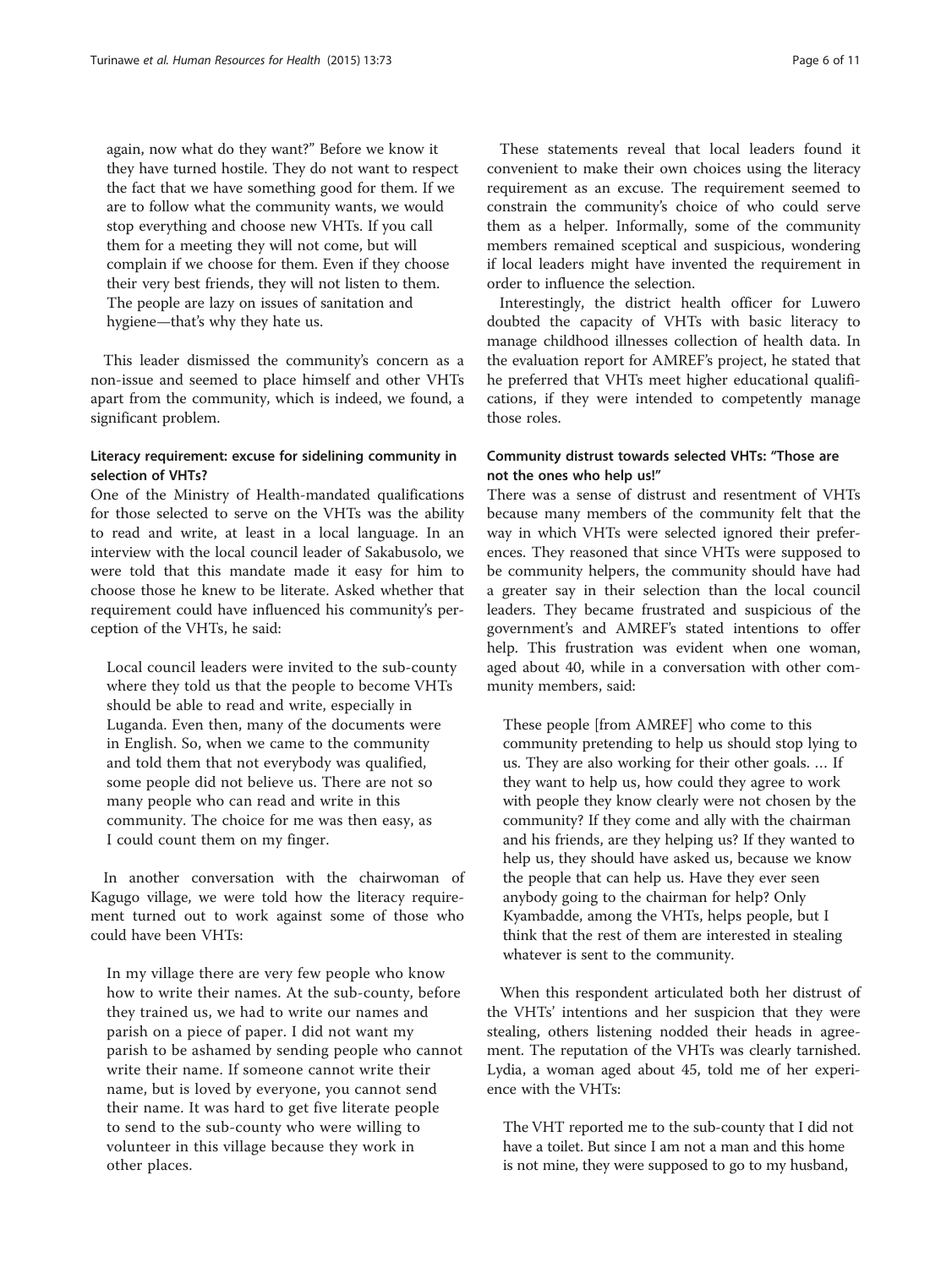who had abandoned me. On the VHT, it was Kyambadde who understood my problems since my husband left me with children. She came to my home and we talked and she went to inform the sub-county officials to look for him. She is a very kind woman. She does not hate people and she does not judge without listening to you.

Even when people distrusted and suspected many members of the VHT, they were able to identify others whom they perceived to be good. They appreciated that someone could listen and talk to them and understand their problems.

In an interview, the health assistant responsible for supervising all VHTs in Luwero sub-county stated that she was aware that local council leaders were VHT members in many villages, contrary to the Ministry's guidelines. However, she seemed to have gone along with the selection of VHTs, saying:

Community members are stubborn and hard to manage. When they are called for meetings, they do not come but show up to complain when you decide for them. AMREF gave us money for sensitization meetings but when community meetings did not happen in the stipulated time, they became impatient. Concerning the issue that some people in the community take all the opportunities,—sometimes it is due to stringent requirements like the ability to co-fund [to contribute some resources]. In most cases it is the leaders who are able.

The assistant appeared reluctant to ensure that the community had their say in the selection of VHTs. She easily sided with the leaders' version without listening to the other community members. Since she supervised the selection and did not take a keen interest in ensuring that the guidelines were followed, she became an accomplice in elite capture. While the relationship between the VHTs and the community lacked trust and was instead filled with suspicion and misunderstanding, an AMREF report was largely silent on this dynamics save for the recommendation that authorities and their development partners should look for appropriate methods to select motivated volunteers.

# VHT adaptations as a result of resentment from the community

Initially, each VHT member was to be allocated about 25 households, all of which would have participated in selecting him/her. However, we found that in Luwero VHTs instead began working in groups, visiting homes together. Among their first assignments was sensitizing

the community on hygiene and sanitation, but many people resisted these efforts and did not welcome or listen to the VHTs. During an FGD with VHTs in Kyetume, one said:

Some of them were very stubborn and not willing to cooperate with us. They would even ask us who made us their boss. They claimed that the government had given us money to construct toilets but instead we were asking the households to do it themselves!

A similar scenario was mentioned in an FGD with VHTs in Sakabusolo, when another VHT member described their challenges:

We went somewhere and then a man wanted to cut us with machete. He was arguing that he was poor and we [had] come to tell him useless things. He said that if we want them to have a toilet, we should build it. He claimed that we are being paid a lot of money. One day I tried to explain that we volunteer but no one believed [me]. They demanded that we share the money with them.

In an interview, Tito, a VHT member, said that VHTs believed that they might have more success in groups because community members might know at least one member of the VHT:

We decided to go in groups to avoid those questions from the community. They will surely not say "who are you?" when she comes with other VHTs whom they know.

When asked if it would not be simpler to do a oneon-one visit between a VHT and someone from each of the households, as that would be much friendlier than a group of five people coming in at once, Tito replied:

People in this community are hard and they do not want to be advised. It is when things are too hard for them that they become humble. So we decided to go in groups to make it hard for them to attack us as they did when people tried to go as individuals.

The VHTs began working as groups because they did not get a friendly reception. The adaptation meant they had to walk longer distances as a group, to cover all the homesteads, rather than each walking only to the homesteads allocated to him/her. This later played a role in their loss of morale for their work.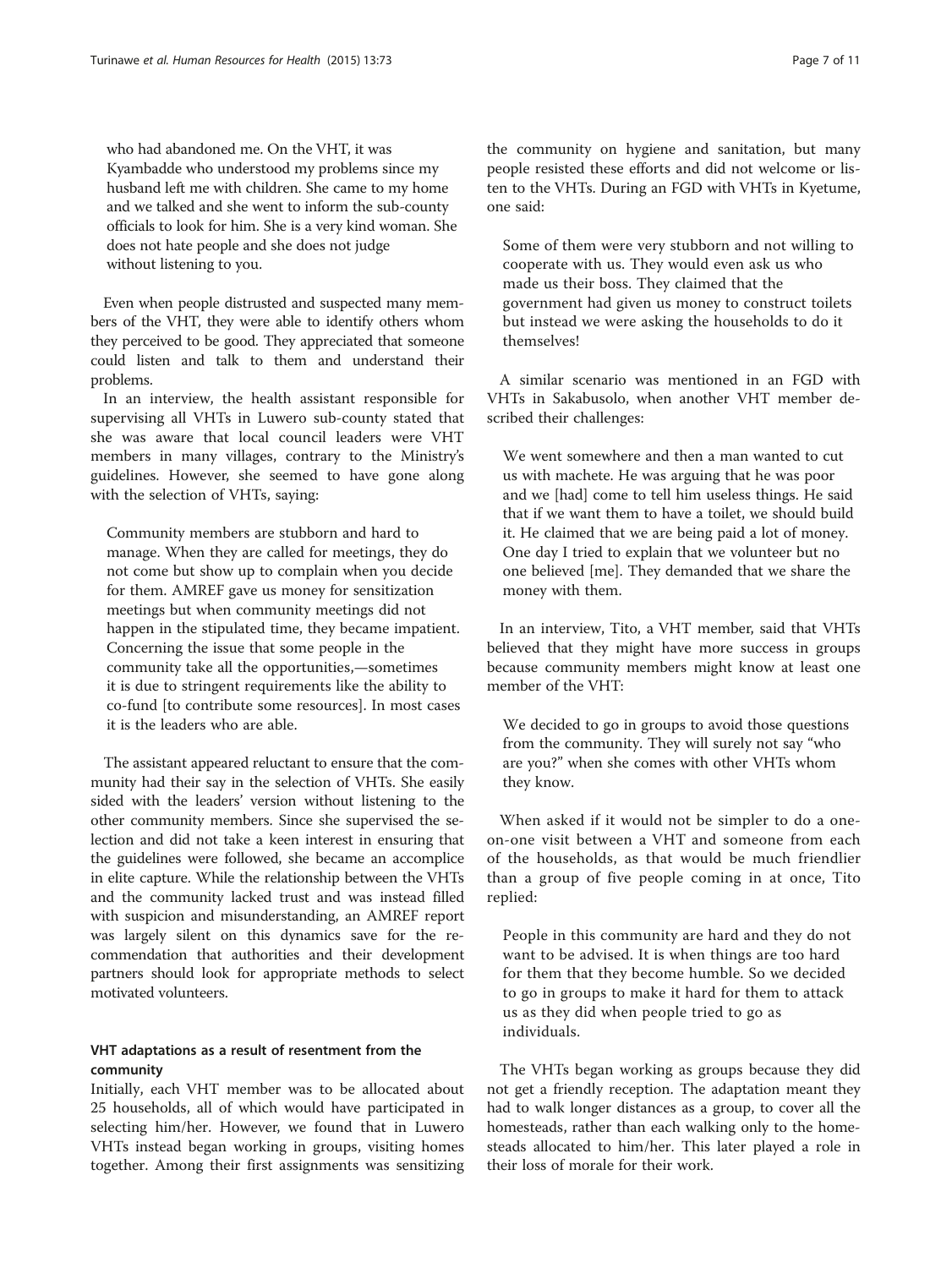# VHTs as friendly visitors or as sanitation inspectors: the dilemma

There is one time I did not go to the field—my colleagues told me that some people in Bukuma village ran away when they saw the team approaching their homes because they did not have latrines.

The above quote from Sajjabi, a 58-year-old woman and VHT member, illustrates the problematic relationship between the VHTs and some members of the community. The friendly team of helpers sometimes created fear among the community members due to the power and authority they used to enforce their work. In an FGD, exchanges between VHTs and other community members illustrated the how the work of the VHTs proceeded from providing sanitation advice to a campaign of sanitation inspections:

VHT-1: It was not easy to convince someone that the toilet is in their own interest. Sometimes the people became harsh though some later accepted our advice. But sometimes we could be forced to arrest those who don't see what we were telling them to be useful.

Interviewer: How did you arrest them without the police?

VHT-1:We could take the report to the sub-county, of all those people who refused to have toilets. Then the sub-county offices would send soldiers to arrest them and we would give clear directions to the homesteads. R4: But in your method of work, I don't think you just go abruptly and arrest him. You first go to him, warn him and educate him about the benefits of having a latrine/toilet. You only arrest him when he refuses. VHT-2: But if he fails to listen to me and I report him, they begin complaining that we are harsh. For example at Bwaziba, VHTs there invited us to arrest some family without toilets because they feared to arrest them and then be hated in their own village. So we went and did the work for them.

The VHTs found themselves in a dilemma: they were working as inspectors and using a force that did not portray them as helpers. As they did not like to be viewed like that in their own communities, they opted to swap villages with their colleagues from neighbouring villages. The chairman of the VHTs in the parish told me:

People need an iron hand because they do not listen. But the last time we inspected homesteads, some people were harsh, which intimidated many of our colleagues and we became demoralized. Sometimes the language that the people will hear is that the one that scares them.

The use of the words "arrest", "hate" and "iron hand" in these conversations show that the relationship between VHTs and the community had deteriorated. The VHTs found themselves having to issue threats of arrest for non-compliance with sanitation rules. This kind of relationship demoralized the VHTs themselves who did not want to create grievances with community members.

# **Discussion**

Though the use of volunteer community health workers has become popular as a means of achieving health goals in communities in the developing world, there is little consensus on how to address the challenges of attrition that have plagued many CHW programmes [[59](#page-11-0)-[61\]](#page-11-0). The need for creativity in finding ways of sustaining CHWs remains urgent [[25](#page-10-0)]. Communities are heterogeneous and require tailored approaches and flexibility to strengthen CHW programmes. The natural helper model was developed to provide this kind of flexibility. Its main assumption is that in any community there exist persons to whom others turn for help as a result of the mutual trust and reciprocal support mechanisms inherent to that society. It is therefore suggested that community programmes seeking to use volunteer lay health advisers would benefit by identifying these natural helpers and recruiting them to serve more formally in their own communities [\[39\]](#page-11-0).

As early as 1996, it was concluded that the effectiveness of volunteer CHW projects depends to a large degree on the people involved. Evaluations of CHW programmes, however, have not shown how they measure the extent to which CHWs are representative of the communities they are selected from. Thus, it has always been assumed that CHWs represent the community since they reside there [\[25](#page-10-0)]. This case of VHTs in Luwero demonstrates that this assumption may not always be correct.

Ethnographic research can provide insights into community-level processes that are usually missed by surveys and other methodologies. Our findings show what may happen when the natural helper model is not used in the selection of CHW volunteers. Firstly, stating that the community would choose the members of the VHTs may have created false expectations. As it happened in this case, the community was manipulated through misinformation and half-truths in a systematic process that saw the power of the community to select their own representatives usurped by their local leaders. This power grab may have been an unintentional result of a badly executed process, especially since the supervisors did not ensure that local village leaders followed the guidelines. Though local leaders are chosen by the people and therefore may have a mandate, it should be noted that the manner of selecting village leaders in a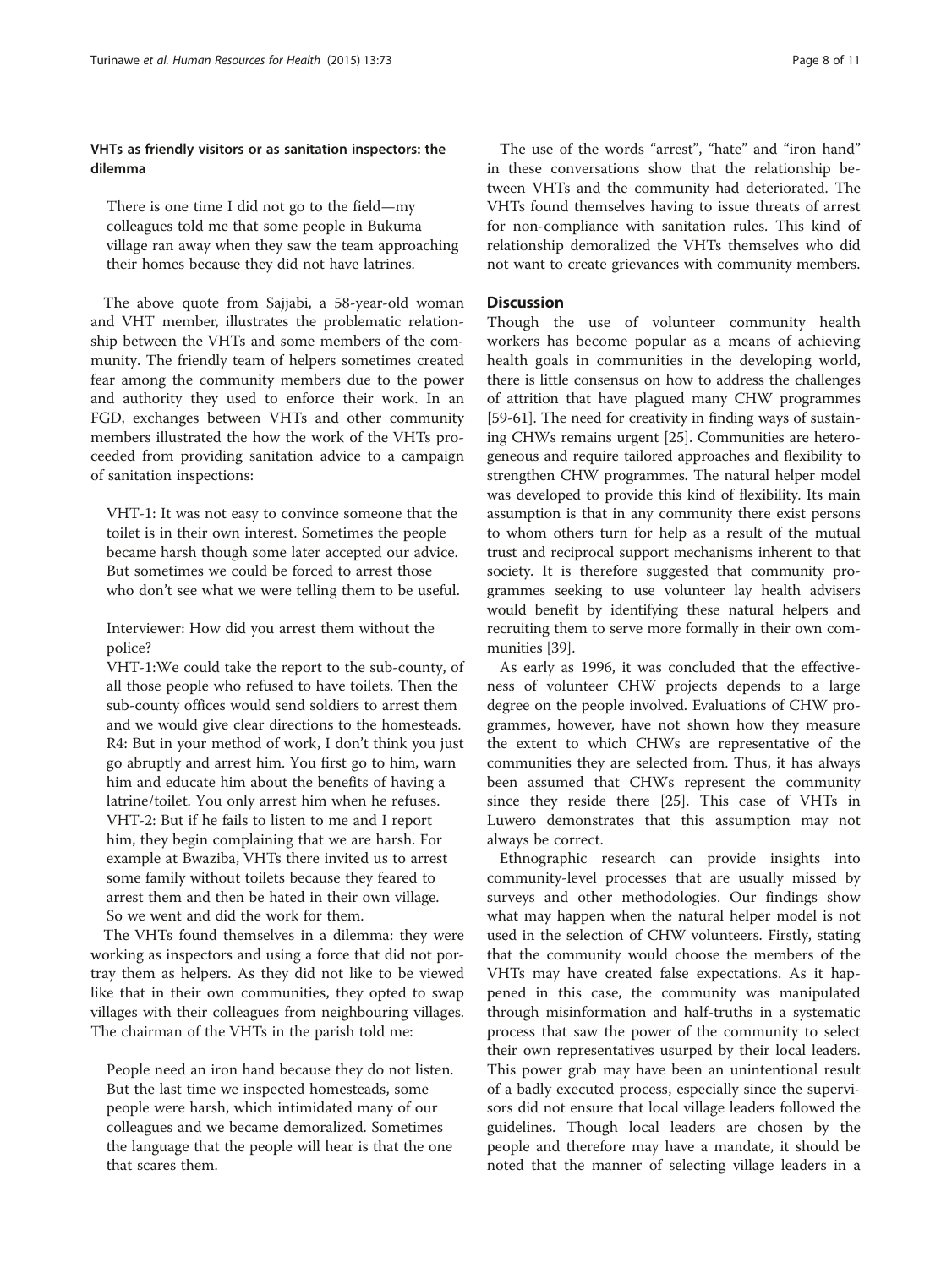political process draws upon different interests than the process of selecting community volunteers. It has been argued that different constellations of interests make up the political landscape of a community [[62,63\]](#page-11-0). In this paper, we see how those who took charge of selecting members of the VHTs ignored the concerns raised by community members. The local government and AMREF staff, who were supposed to supervise the whole process, did not interest themselves in how the selection of VHTs was carried out on the ground to ensure that the guidelines were followed by the local authorities, thus ignoring the evidence, documented in the community development literature, that local leaders act as "gate keepers" to their community and may usurp the power of the local communities as shown in typical cases of elite capture [\[64,65](#page-11-0)].

Secondly, guidelines set by the national government without input from the local community will not reflect local realities. Lack of flexibility in the guidelines to suit each community opens up the way for manipulation that even proper supervision may not help. For instance, setting literacy requirements for VHTs played into the hands of powerful local leaders who are usually among the few literate people in a typical rural community. Not enforcing the prohibition on local leaders serving on VHTs also allowed the local leaders to usurp power. Both laxity and strict adherence to the guidelines served the interests of those already in powerful positions in the community.

Thirdly, our findings show that the majority of the members of the community did not consider the selected VHTs to possess the characteristics of helpers. This means that communities have their own expectations about who is best positioned to help. Indeed, many people in the community were frustrated that they were not consulted, as they felt they had better knowledge of the people they trust to help them. This means that in initiating the concept of VHTs, the government may not have fully understood that communities have their own helping structures that they trust and support.

Lastly, because the majority in the community did not trust the helping credentials of those selected to help them with health-related issues, they resented them and denied them the expected community support. This is what happens when communities are sidelined in issues that pertain to them, when they feel they ought to be consulted and their opinions taken seriously [\[65](#page-11-0)]. To adapt to this resentment, the VHTs altered their working methods in ways that sought to use authority and power that was not derived from the community mandate and thus alienated them further. Because many on the VHTs were local leaders, once they lost community support, they resorted to relying on the authority of their leadership positions. This is perhaps why the Ministry's guidelines explicitly barred local leaders from being members of the VHTs. The VHTs, who were supposed to be trusted and friendly helpers, soon turned into a force that was feared and resented by those whom they were meant to help. In the absence of financial incentives, the resulting scenario was ripe for a decline in motivation among VHTs and their eventual resignation.

The natural helper model advises that identifying the "right persons" from informal helping networks should precede the determination of training and work requirements; such requirements should fit those selected [[39,41\]](#page-11-0). Accordingly, the chosen individuals in that group would be highly respected, trusted in the community and more likely to be motivated to volunteer. The NHM offers a participatory process that locates the selection of community volunteers at the grass-root level in communities and may avoid the setbacks resulting from elite capture, as documented by the findings described in this paper. The natural helper model offers a framework through which the community would be more engaged in order to select VHT members that are trusted and supported by the community members and lead to better outcomes in CHW programmes.

This work is part of the research programme CoHeRe (Developing Sustainable Community Health Resources in Poor Settings in Uganda), which is financed by the Netherlands Organization for Scientific Research (NWO).

## Limitations of the study

This qualitative study was carried out in one rural community in central Uganda, and while the results provide important insights into the factors that play a role in the functioning of village health teams and contribute to the understanding of processes of volunteering, recruitment and motivation more generally, they remain limited in their generalizability. Having said that, the study community is fairly typical of many rural communities in Africa, and consequently, results are likely to be transferable to other similar settings in Uganda and perhaps beyond.

#### Conclusion

The NHM process better identifies the people who will freely and informally interact with the target community without appearing confrontational or exhibiting unnecessary power and authority. As has been noted, the value of the community health worker is in his/her embeddedness in the community [\[11](#page-10-0)]. The NHM offers a framework for identifying those natural helpers already embedded in the community by surveying the informal helping networks. The actual process of identifying these informal networks and discovering the various "natural helpers" to whom nodes of community members are linked may be a time-consuming process. However, for long-term national programmes for whom sustainability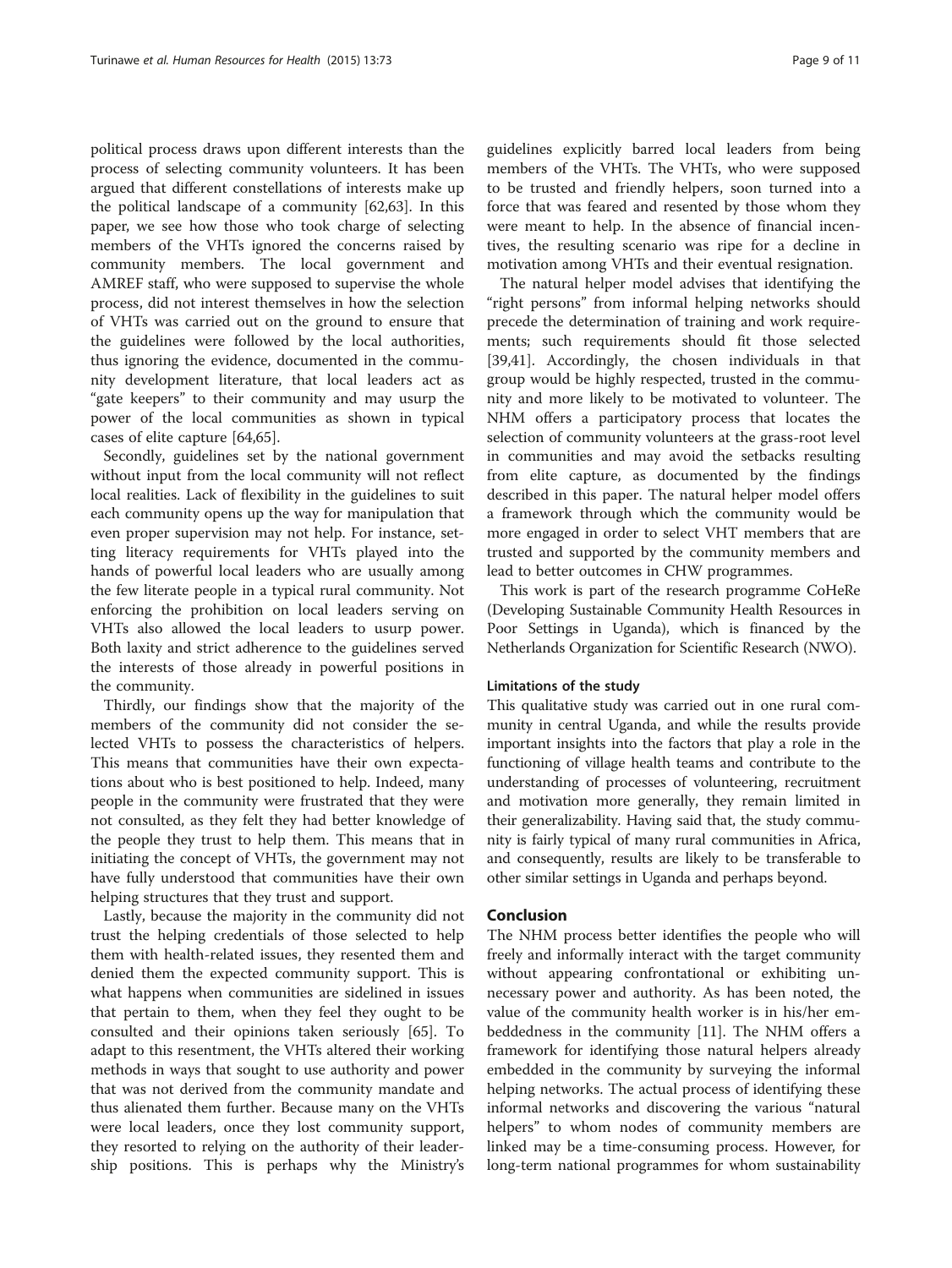<span id="page-10-0"></span>is key, the trade-offs between time spent and quick recruitment is worth it. If tried with due diligence and given the time and resources necessary for initial exploration, the NHM thus may offer a framework for the selection of volunteers who have the trust and support of community members, thereby allowing health and other social service information to be disseminated.

#### Abbreviations

AMREF: African Medical Research Fund; CHW(s): Community health worker(s); NHM: Natural helper model; PHC: Primary health care; VHT(s): Village health team(s).

#### Competing interests

The authors declare that they have no competing interests.

#### Authors' contributions

EBT: collected the main data, analysed and interpreted the data and wrote the paper. JTR, LKM and DM: contributed to the acquisition of data, analysis and interpretation of data and revision of the manuscript. MdG: contributed to the analysis and the revision of the manuscript. DKM: commented on the manuscript. DHdV: guided the collection and analysis of data and critically contributed to the content of the manuscript. RP: designed and supervised the project, contributed to the analysis and writing of the manuscript. All authors read and approved the final manuscript.

#### Author details

<sup>1</sup>University of Amsterdam, Amsterdam, Netherlands. <sup>2</sup>Makerere University, Kampala, Uganda.

# Received: 10 March 2015 Accepted: 27 August 2015 Published online: 07 September 2015

#### References

- Haines A, Sanders D, Lehmann U, Rowe AK, Lawn JE, Jan S, et al. Achieving child survival goals: potential contribution of community health workers. Lancet. 2007;369(9579):2121–31.
- 2. Glenton C, Lewin S, Scheel IB. Still too little qualitative research to shed light on results from reviews of effectiveness trials: a case study of a Cochrane review on the use of lay health workers. Implement Sci. 2011;6(1):53.
- 3. Ainbinder JG, Blanchard LW, Singer GHS, Sullivan ME, Powers LK, Marquis JG, et al. A qualitative study of parent to parent support for parents of children with special needs. J Pediatric Psych. 1998;23(2):99–109.
- 4. Andrews JO, Felton G, Wewers ME, Heath J. Use of community health workers in research with ethnic minority women. J Nursing Scholarship. 2004;36(4):358–65.
- 5. Eng E, Young R. Lay health advisors as community change agents. Fam Community Health. 1992;15(1):24–40.
- 6. Flax VL, Earp JL. Counseled women's perspectives on their interactions with lay health advisors: a feasibility study. Health Educ Res. 1999;14(1):15–24.
- 7. van Ginneken N, Lewin S, Berridge V. The emergence of community health worker programmes in the late apartheid era in South Africa: an historical analysis. Soc Sci Med. 2010;71(6):1110–8.
- 8. Cueto M. The origins of primary health care and selective primary health care. Am J Public Health. 2004;94(11):1864–74.
- 9. Standing H, Chowdhury AMR. Producing effective knowledge agents in a pluralistic environment: what future for community health workers? Soc Sci Med. 2008;66(10):2096–107.
- 10. Lawn JE, Rohde J, Rifkin S, Were M, Paul VK, Chopra M. Alma-Ata 30 years on: revolutionary, relevant, and time to revitalise. Lancet. 2008;372(9642):917–27.
- 11. World Health Organization. Increasing access to health workers in remote and rural areas through improved retention: global policy recommendations. Geneva, Switzerland: World Health Organ; 2010.
- 12. Davidson PL, Andersen RM, Wyn R, Brown ER. A framework for evaluating safety-net and other community-level factors on access for low-income populations. Inquiry. 2004;41(1):21–38.
- 13. Lewin S, Munabi-Babigumira S, Glenton C, Daniels K, Bosch-Capblanch X, van Wyk BE, et al. Lay health workers in primary and community health care for maternal and child health and the management of infectious diseases. Cochrane Database Syst Rev. 2010;3:CD004015.
- 14. Olang'o CO, Nyamongo IK, Aagaard-Hansen J. Staff attrition among community health workers in home-based care programmes for people living with HIV and AIDS in western Kenya. Health Policy. 2010;97(2):232–7.
- 15. Takasugi T, Lee A. Why do community health workers volunteer? A qualitative study in Kenya. Public Health. 2012;126(10):839–45.
- 16. Maes K. Examining health-care volunteerism in a food- and financially-insecure world. Bull World Health Organ. 2010;88(11):867–9.
- 17. Watt P, Brikci N, Brearley L, Rawe K. No child out of reach. London: Save the Children; 2011.
- 18. Bloom G, Standing H. Pluralism and marketization in health sector: meeting health needs in context of social change in low and middle income countries. IDS Working Paper 136. Institute of Development Studies, Brighton, UK; 2001.
- 19. Hongoro C, McPake B. How to bridge the gap in human resources for health. Lancet. 2004;364(9443):1451–6.
- 20. Eng E, Parker E, Harlan C. Lay health advisor intervention strategies: a continuum from natural helping toparaprofessional helping. Health Educ Behav. 1997 (24); 413-17.
- 21. Hadi A. Management of acute respiratory infections by community health volunteers: experience of Bangladesh Rural Advancement Committee (BRAC). Bull World Health Organ. 2003;81(3):183–9.
- 22. Cherrington A, Ayala GX, Scarinci I, Corbie-Smith G. Developing a familybased diabetes program for Latino immigrants: do men and women face the same barriers? Fam Community Health. 2011;34(4):280–90.
- 23. Maes K, Kalofonos I. Becoming and remaining community health workers: perspectives from Ethiopia and Mozambique. Soc Sci Med. 2013;87:52–9.
- 24. Rosato M, Laverack G, Grabman LH, Tripathy P, Nair N, Mwansambo C, et al. Community participation: lessons for maternal, newborn, and child health. Lancet. 2008;372(9642):962–71.
- 25. Bhutta ZA, Lassi ZS, Pariyo G, Huicho L. Global experience of community health workers for delivery of health related Millennium Development Goals: a systematic review, country case studies, and recommendations for integration into national health systems. WHO Global Health Workforce Alliance, Geneva; 2010.
- 26. Cherrington A, Ayala GX, Elder JP, Arredondo EM, Fouad M, Scarinci I. Recognizing the diverse roles of community health workers in the elimination of health disparities: from paid staff to volunteers. Ethn Dis. 2010;20(2):189–94.
- 27. Glenton C, Scheel IB, Pradhan S, Lewin S, Hodgins S, Shrestha V. The female community health volunteer programme in Nepal: decision makers' perceptions of volunteerism, payment and other incentives. Soc Sci Med. 2010;70(12):1920–7.
- 28. Singh P, Sachs JD. 1 million community health workers in sub-Saharan Africa by 2015. Lancet. 2013;382(9889):363–5.
- 29. Lehmann U, Sanders D. Community health workers: what do we know about them? Geneva, Switzerland: Organización Mundial de la Salud, Ginebra. 2007.
- 30. Lehmann U, Friedman I, Sanders D. Review of the utilisation and effectiveness of community-based health workers in Africa. Global Health Trust, Joint Learning Initiative on Human Resources for Health and Development, Cape Town, South Africa. (JLI), JLI Working Paper. 2004:4-1. [http://](http://scholar.harvard.edu/files/remahanna/files/6_elite_capture.pdf) [www.webcitation.org/query.php?url=http://www.globalhealthtrust.org/doc/](http://scholar.harvard.edu/files/remahanna/files/6_elite_capture.pdf) [abstracts/WG4/LehmannFINAL.pdf&refdoi=10.1186/1475-2875-6-10.1186/](http://scholar.harvard.edu/files/remahanna/files/6_elite_capture.pdf) [s12960-015-0074-711](http://scholar.harvard.edu/files/remahanna/files/6_elite_capture.pdf). Accessed on 14 August 2015.
- 31. Pancoast DL, Chapman NJ. Roles for informal helpers in the delivery of human services. Community support systems and mental health: practice policy and research. Springer. New York; 1982:234-71.
- 32. Warren DI. (1982). Using helping networks: a key social bond of urbanites. In D. Biegel & A. J. Naparstek (Eds.), Community support systems and mental health (pp. 5-20). New York: Springer.
- 33. Jackson EJ, Parks CP. Recruitment and training issues from selected lay health advisor programs among African Americans: a 20-year perspective. Health Educ Behav. 1997;24(4):418–31.
- 34. Parker EA, Schulz AJ, Israel BA, Hollis R. Detroit's East Side Village Health Worker Partnership: community-based lay health advisor intervention in an urban area. Health Educ Behav. 1998;25(1):24–45.
- 35. Watkins EL, Harlan C, Eugenia Eng D, Gansky SA, Gehan D, Larson K. Assessing the effectiveness of lay health advisors with migrant farmworkers. Fam Community Health. 1994;16(4):72–87.